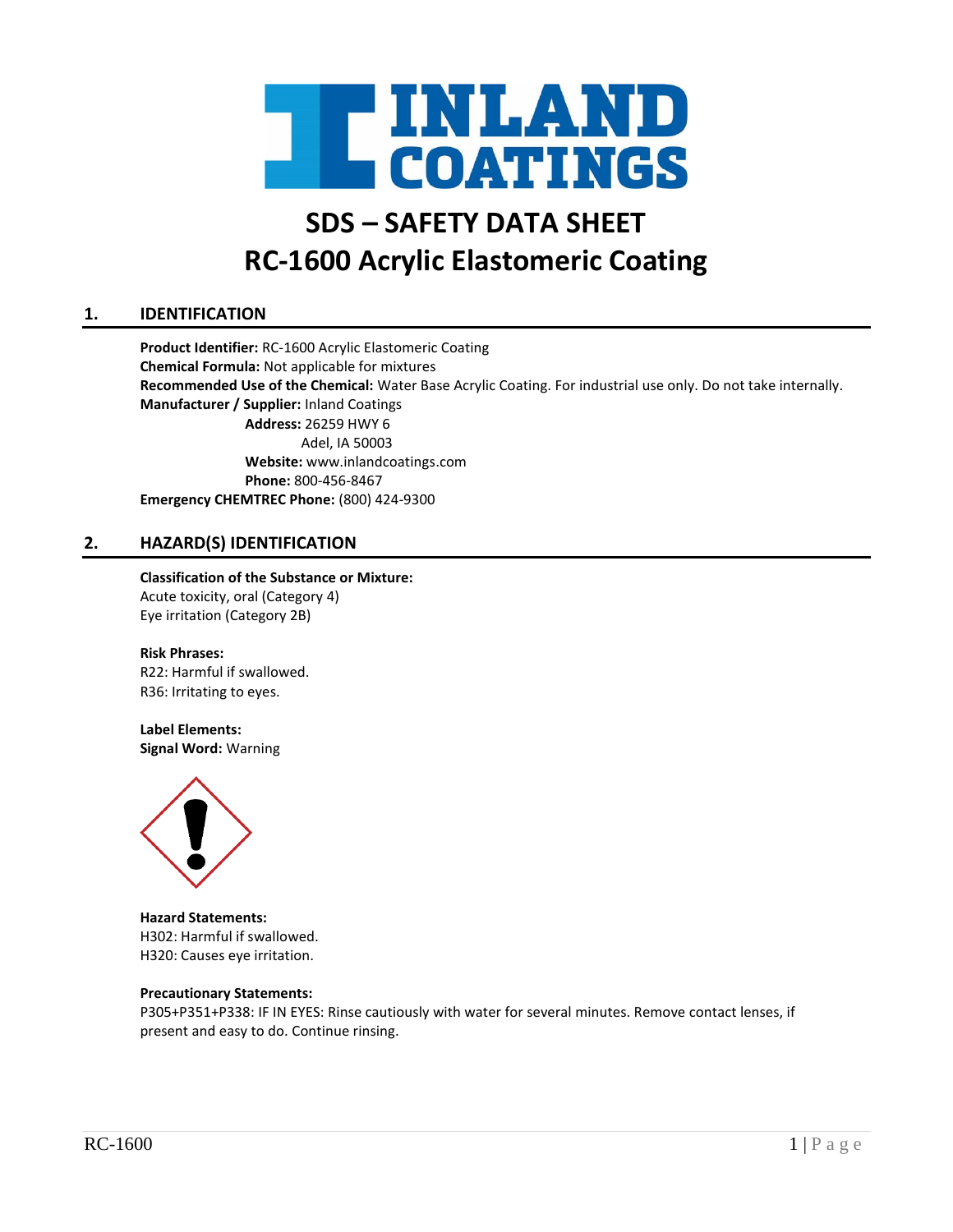# **3. COMPOSITION INFORMATION / INGREDIENTS**

| Ingredient        | <b>CAS Number</b> | <b>EC Number</b> | Percent  |
|-------------------|-------------------|------------------|----------|
| Calcium Carbonate | 1317-65-3         | 215-279-6        | 30-40%   |
| Titanium Dioxide  | 13463-67-7        | 236-675-5        | $0-10%$  |
| Ethylene Glycol   | 107-21-1          | 203-473-3        | $0 - 2%$ |

# **4. FIRST-AID MEASURES**

**Inhalation:** If inhaled, remove to fresh air. If not breathing, give artificial respiration. If breathing is difficult, give Oxygen. Seek medical attention.

**Ingestion:** DO NOT INDUCE VOMITING unless directed by a physician! Never give anything by mouth to an unconscious person. Get medical attention immediately.

**Skin Contact:** Remove any contaminated clothing. Wash skin with soap and water for at least 15 minutes. Get medical attention if irritation develops or persists

**Eye Contact:** Immediately flush eyes with gentle but large stream of water for at least 15 minutes, lifting lower and upper eyelids occasionally. Get medical attention immediately.

# **5. FIRE-FIGHTING MEASURES**

**Fire:** Slight to moderate fire hazard when exposed to heat or flame.

**Explosion:** Above flash point, vapor-air mixtures are explosive within flammable limits noted above. Containers may explode when involved in a fire.

**Fire Extinguishing Media:** Dry chemical, Alcohol-resistant foam or Carbon Dioxide. Water or foam may cause frothing. Water spray may be used to extinguish surrounding fire and cool exposed containers. Water spray will also reduce fume and irritant gases.

**Special Information:** In the event of a fire, wear full protective clothing and NIOSH-approved self-contained breathing apparatus with full face piece operated in the pressure demand or other positive pressure mode. Toxic gases and vapors may be released if involved in a fire. Material may splatter above 212F (100C.) Polymer film can cause burns.

# **6. ACCIDENTAL RELEASE MEASURES**

**Personal Precautions, Protective Equipment and Emergency Procedures:** Remove all sources of ignition. Ventilate area of leak or spill. Wear appropriate personal protective equipment as specified in Section 8. Isolate hazard area. Keep unnecessary and unprotected personnel from entering.

**Environmental Precautions and Methods and Materials for Containment and Cleaning Up:** Contain and recover liquid when possible. Use non-sparking tools and equipment. Collect liquid in an appropriate container or absorb with an inert material (e. g., vermiculite, dry sand, earth,) and place in an approved chemical waste container. Do not use combustible materials, such as saw dust. Do not flush to sewer!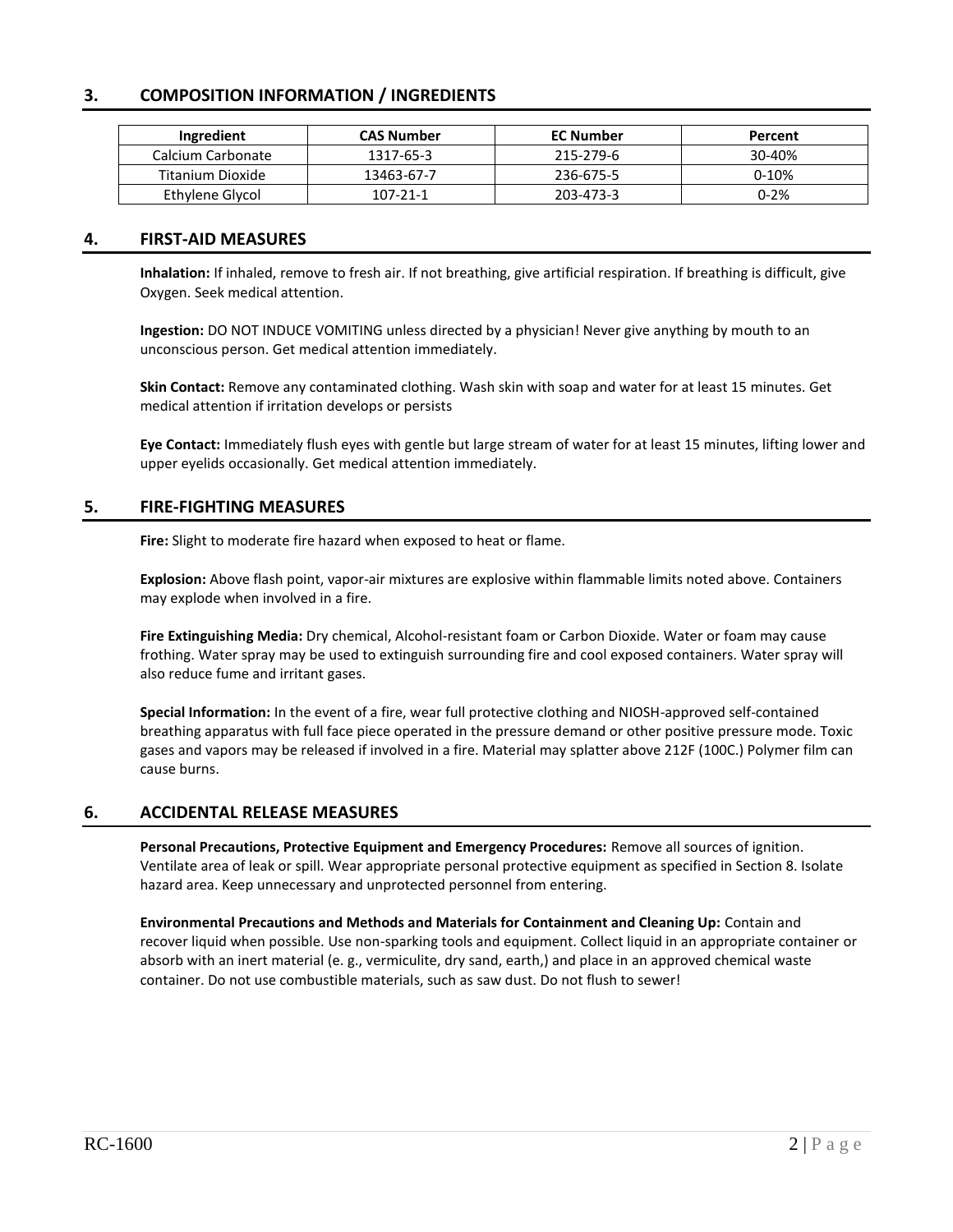# **7. HANDLING AND STORAGE**

**Precautions for Safe Handling:** Wear personal protective equipment as specified in Section 8. Ensure adequate ventilation. In case of insufficient ventilation, wear suitable respiratory equipment. Avoid prolonged or repeated contact with skin. Wash hands before eating, smoking, or using toilet facilities. Wash contaminated work clothing before re-use. Use non-sparking tools and equipment. Keep away from sources of ignition.

**Conditions for Safe Storage, Including Any Incompatibilities:** Keep in a tightly closed container, stored in a cool, dry, ventilated area. Protect against physical damage. Separate from acids and oxidizing materials. Containers of this material may be hazardous when empty since they retain product residues (vapors, liquid.) Observe all warnings and precautions listed for the product. Combustible Liquid. KEEP OUT OF REACH OF CHILDREN.

# **8. EXPOSURE CONTROLS / PERSONAL PROTECTION**

#### **Airborne Exposure Limits:**

Titanium Dioxide (13463-67-7) ACGIH TLV: 10 mg/m3 OSHA PEL: 15 mg/m3 Ethylene Glycol (107-21-1) ACGIH TLV: 100 mg/m3 OSHA TABLE Z-1 Limits for Air Contaminants - 1910.1000): 50 ppm; 125 mg/m3

**Ventilation System:** A system of local and / or general exhaust is recommended to keep employee exposures below the Airborne Exposure Limits. Local exhaust ventilation is generally preferred because it can control the emissions of the contaminant at its source, preventing dispersion of it into the general work area. Please refer to the ACGIH document, Industrial Ventilation, A Manual of Recommended Practices, most recent edition, for details.

**Personal Respirators (NIOSH Approved):** Maintain adequate ventilation. A respirator is not normally required in ventilated areas. If TLV is exceeded a NIOSH / MSHA approved breathing apparatus is recommended. Contact safety equipment supplier.

**Skin Protection:** Protective / solvent resistant gloves should be worn for prolonged or repeated contact. Long pants and long sleeved shirts are recommended to reduce material contact with skin. Shoes with non-skid soles are also recommended.

**Eye Protection:** Use chemical safety goggles and / or a full face shield where splashing is possible. Maintain eye wash fountain and quick-drench facilities in work area.

**Work / Hygienic Practices:** Always follow good housekeeping practices. Avoid contact with surfaces where material will not be applied.

# **9. PHYSICAL AND CHEMICAL PROPERTIES**

**Appearance:** Viscous liquid **Odor:** Mild ammonia odor **Odor Threshold:** Not determined **pH:** No data available **Melting Point:** No data available **Boiling Point / Boiling Range:** 100C (212F) **Flash Point:** Not determined **Evaporation Rate (BuAC=1):** Not determined **Flammability:** Combustible **Upper / Lower Flammability or Explosive Limits:** Not determined **Vapor Pressure (mm Hg):** Not determined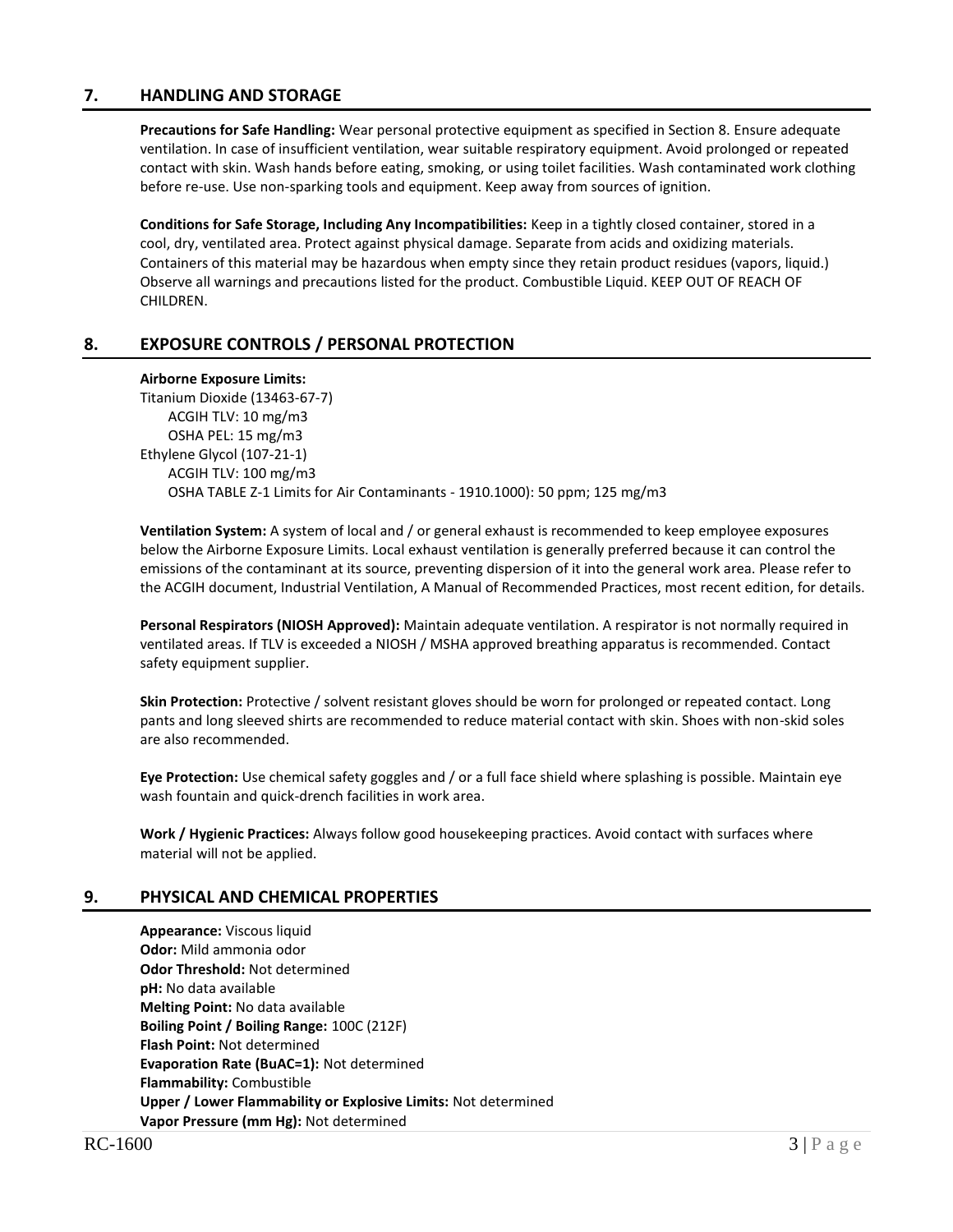**Vapor Density (Air=1):** < 1 **Relative Density:** 1.5 **Solubility:** Partial **Partition Coefficient: n-octanol / water:** No data available **Auto-ignition Temperature:** Not determined **Decomposition Temperature:** Not determined **Viscosity:** Viscous liquid

# **10. STABILITY AND REACTIVITY**

**Reactivity and / or Chemical Stability:** Stable under recommended storage conditions.

**Possibility of Hazardous Reactions and Conditions to Avoid:** Heat, flames, ignition sources, water (absorbs readily) and incompatibles.

**Incompatible Materials:** Strong oxidizing agents. Reacts violently with Chlorosulfonic Acid, Oleum, Sulfuric Acid, Perchloric Acid. Causes ignition at room temperature with Chromium Trioxide, Potassium Permanganate and Sodium Peroxide; causes ignition at 212F (100C) with Ammonium Dichromate, Silver Chlorate, Sodium Chloride, and Uranyl Nitrate.

**Hazardous Decomposition Products:** Carbon Dioxide and Carbon Monoxide may form when heated to decomposition. May produce acrid smoke and irritating fumes when heated to decomposition.

# **11. TOXICOLOGICAL INFORMATION**

**Emergency Overview:** This product contains Ethylene Glycol (107-21-1.)

#### **Potential Health Effects:**

**Inhalation:** Vapor inhalation is generally not a problem unless heated or misted. Exposure to vapors over an extended time period has caused throat irritation and headache. May cause nausea, vomiting, dizziness and drowsiness. Pulmonary edema and central nervous system depression may also develop. When heated or misted, has produced rapid, involuntary eye movement and coma.

**Ingestion:** Ethylene Glycol is a toxic component of this product. Ingesting the amount of product required to produce the following results is unlikely.

**For Ethylene Glycol:** Initial symptoms in massive dosage parallel alcohol intoxication, progressing to CNS depression, vomiting, headache, rapid respiratory and heart rate, lowered blood pressure, stupor, collapse, and unconsciousness with convulsions. Death from respiratory arrest or cardiovascular collapse may follow. Lethal dose in humans: 100 ml (3 - 4 ounces.)

**Skin Contact:** Minor skin irritation and penetration may occur.

**Eye Contact:** Splashes may cause irritation, pain, eye damage.

**Chronic Exposure:** Repeated small exposures by any route can cause severe kidney problems. Brain damage may also occur. Skin allergy can develop. May damage the developing fetus.

**Aggravation of Pre-existing Conditions:** Persons with pre-existing skin disorders, eye problems, or impaired liver, kidney, or respiratory function may be more susceptible to the effects of this substance.

**Specific Target Organ Toxicity - Single Exposure (Globally Harmonized System):** No data available.

**Specific Target Organ Toxicity - Repeated Exposure (Globally Harmonized System):** No data available.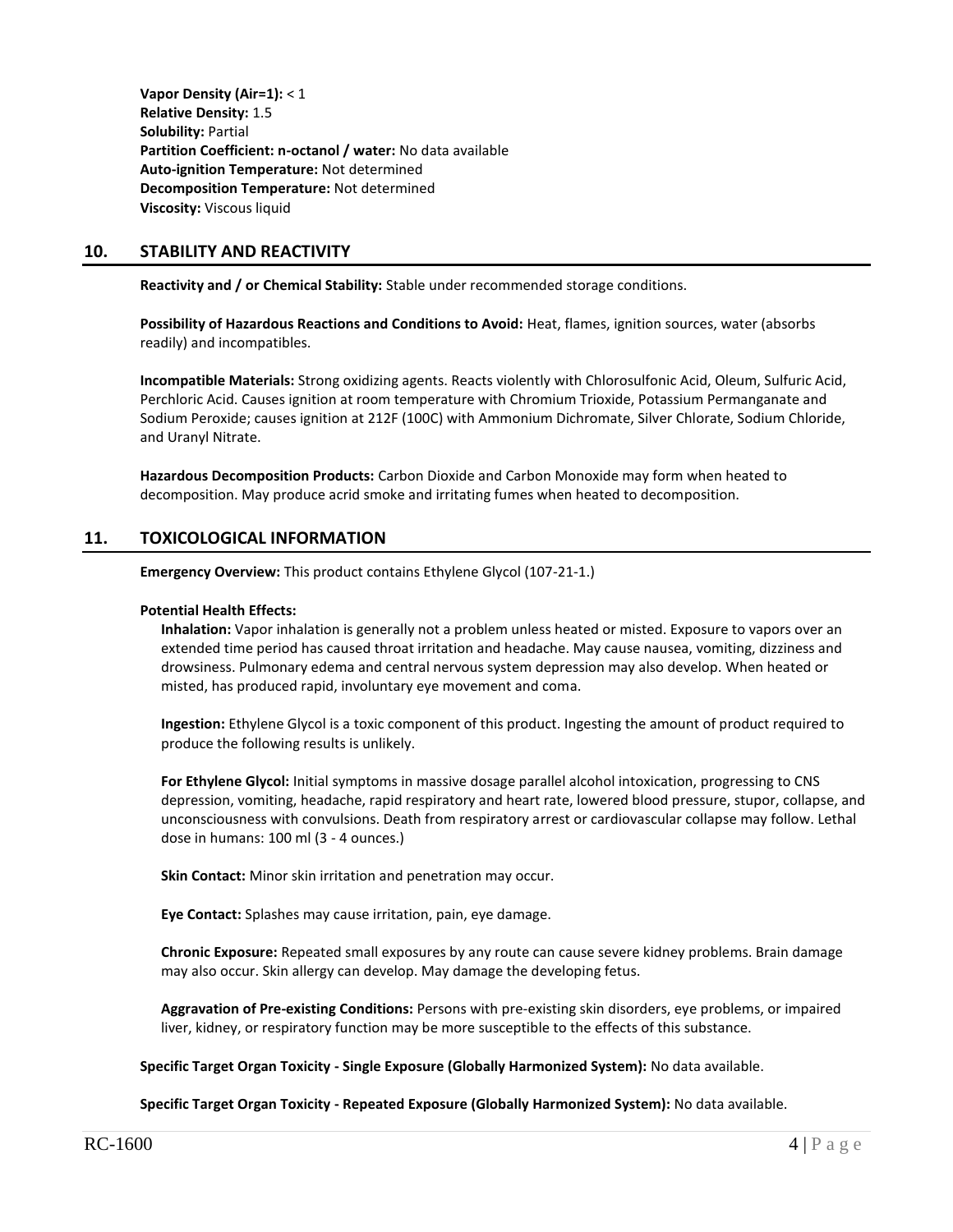**Germ Cell Mutagenicity**: No data available. Reproductive Toxicity: No data available.

**Aspiration Hazard:** Aspiration of material into lungs may cause chemical pneumonitis.

#### **Numerical Measures of Toxicity:** Cancer Lists: NTP Carcinogen

| Ingredient        | <b>CAS Number</b> | <b>Known</b> | Anticipated | <b>IARC Category</b> |
|-------------------|-------------------|--------------|-------------|----------------------|
| Calcium Carbonate | 1317-65-3         | No           | No          | None                 |
| Titanium Dioxide  | 13463-67-7        | No           | Yes         | 2Β                   |
| Ethylene Glycol   | $107 - 21 - 1$    | No           | No          | None                 |

Titanium dioxide is classified by the IARC as a Group 2B carcinogen (the substance is possibly carcinogenic to humans.) The IARC classification was based on high concentrations of titanium dioxide particles in animal lungs.

#### **Acute Toxicity:**

Ethylene Glycol (107-21-1) **Oral rat LD50:** 4700 mg/kg **Skin rabbit LD50:** 9530 mg/kg **Irritation - skin:** 555 mg (open), mild; eye: 500mg / 24hr, mild (rabbit) Investigated as a tumorigen, mutagen, reproductive effecter.

# **12. ECOLOGICAL INFORMATION**

**Ecotoxicity:** This material has not been tested for environmental effects.

**Persistence and Degradability:** No data available.

**Bioaccumulative Potential:** No data available.

**Mobility in Soil:** No data available.

**Results of PBT and vPvB assessment:** No data available.

**Other adverse effects:** An environmental hazard cannot be excluded in the event of unprofessional handling or disposal.

# **13. DISPOSAL CONSIDERATIONS**

Whatever cannot be saved for recovery or recycling should be handled as hazardous waste and sent to a RCRA approved incinerator or disposed in a RCRA approved waste facility. Processing, use or contamination of this product may change the waste management options. State and local disposal regulations may differ from federal disposal regulations. Dispose of container and unused contents in accordance with federal, state and local requirements.

Empty containers may retain hazardous properties. Containers must not be used for other purposes. Do not weld or flame cut an empty container. Do not transfer to unmarked containers. Follow all SDS label warnings even after container is empty.